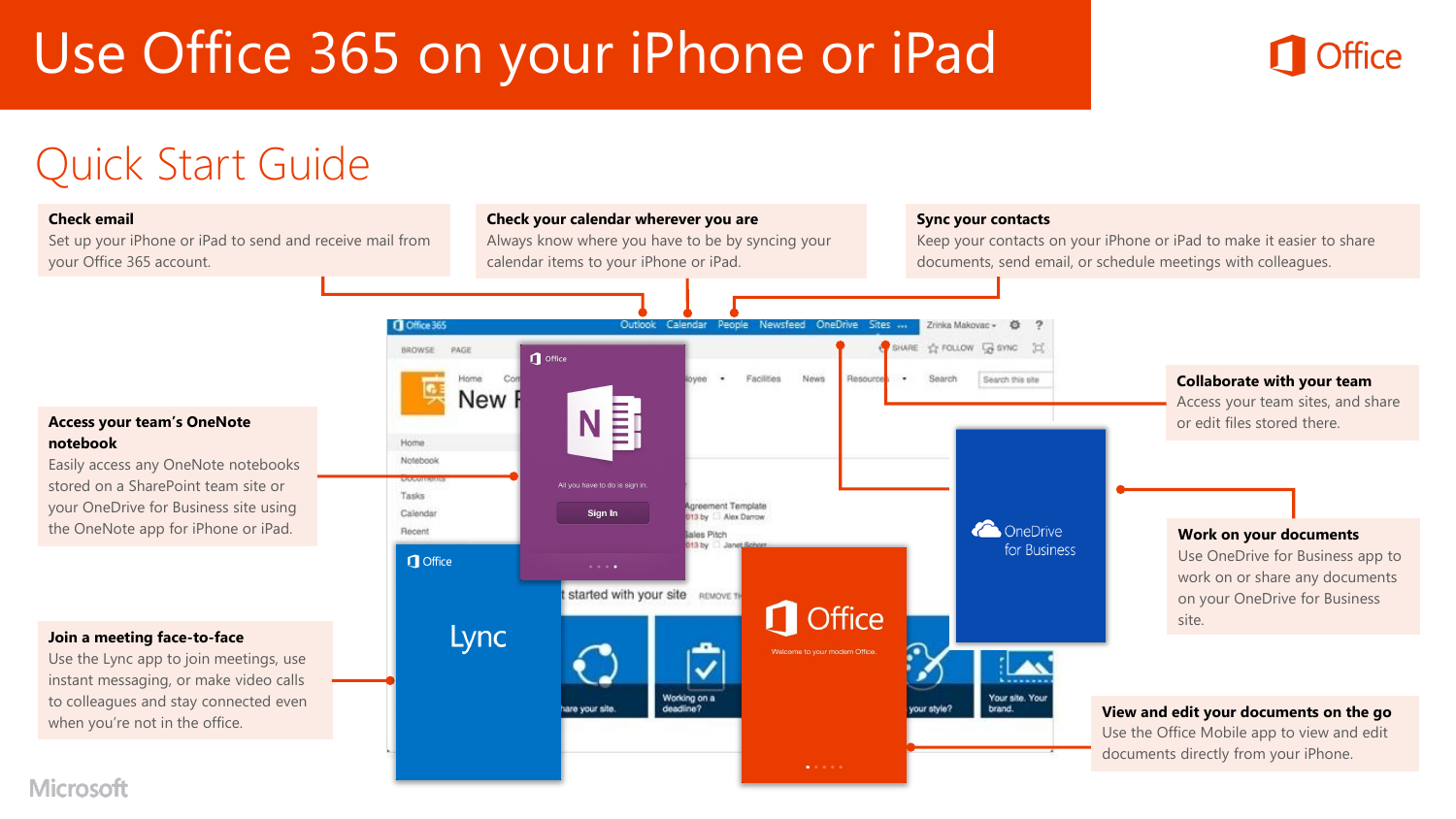### Use email

Once you set up your Office 365 email account on your iPhone or iPad, your email will work like any other email accounts on your device. Here's what you can do:

- **To check email** − On the home screen, tap **Mail**.
- **To send email** − Tap **Edit** . Add recipients, write your email, and tap **Send**.
- **To reply to an email** − Tap **Reply** . When you're done, tap **Send**.
- **To check other folders** − Tap **Folders** . Select the folder you want to view.
- **To view all email accounts on your device** − Tap **Mail**. (If that takes you to your Inbox, tap the name of the account in the upper-left corner.) Here, you can see all accounts on your device. You can also view other folders in the different accounts. In the **Account** section, tap the account with the folder you want to view.



Tap the Office 365 account to see the account's other folders.

### Manage your calendar

Your calendar lets you create and track appointments and meetings.

#### **To view a calendar item**

• Tap the Calendar app.

#### **To create a new meeting or event**

- 1. Tap the Calendar app, and select the time and other details for your appointment.
- 2. On the **Add Event** screen, tap **Calendar**, and select your Office 365 calendar. When you're finished, tap **Done**.

### Manage your contacts

Add, edit, or delete contacts from your Office 365 account.

#### **To add a contact**

- 1. From the start screen tap **Phone > Contacts**.
- 2. Tap **New**  $\frac{1}{2}$ , and type in the contact information. When you're finished, tap **Done**.

#### **To edit or delete a contact**

- 1. Tap the name of the contact, and tap **Edit**.
- 2. Modify the information and tap **Done**. If you're deleting the contact, swipe down, and tap **Delete Contact**.

| Cancel           | <b>Add Event</b>        | Done              |
|------------------|-------------------------|-------------------|
|                  | Q2 Review Analysis      |                   |
|                  | Orange meeting room     |                   |
| Starts           | Thu, Jun 27 10:00 AM    |                   |
| Ends             |                         | $11:00$ AM $\geq$ |
| <b>Time Zone</b> |                         | Seattle           |
| Repeat           |                         | Never $\ge$       |
| <b>Invitees</b>  |                         | 1 >               |
| Alert            | 15 minutes before $\ge$ |                   |
| Calendar         |                         | Calendar $\geq$   |

|                             | <b>Groups</b>            | Done |
|-----------------------------|--------------------------|------|
|                             | <b>Hide All Contacts</b> |      |
| <b>iCloud</b>               |                          |      |
| All iCloud                  |                          |      |
|                             | Contoso 0365 Account     |      |
| Contacts                    |                          |      |
| Contoso 0365 Account Global |                          |      |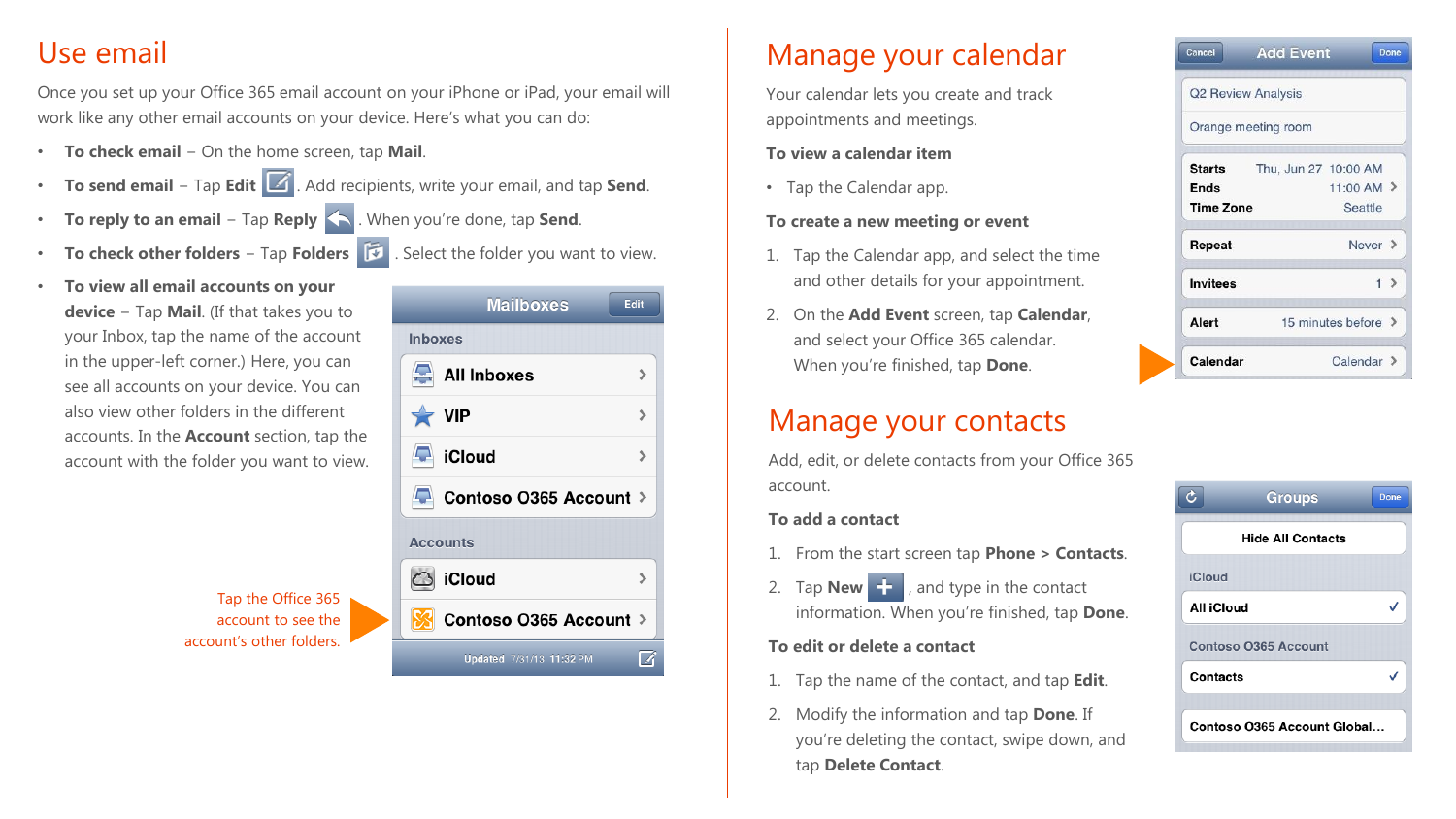### Collaborate and work on documents on OneDrive for Business or SharePoint team sites

A SharePoint team site is where your team communicates, shares documents, and works together on projects. OneDrive for Business is your personal site where you store files that only you can see, but can still easily share with co-workers. You can access documents from either of those sites in the Office Mobile, but if you want to navigate the site, do that from the Safari browser on your iPhone or iPad.

To open OneDrive for Business or a SharePoint team site:

- 1. Open Safari.
- 2. Type the URL for your site in the address bar of the browser. For example, **https://contoso-my.sharepoint.com/personal/<YourUserName>\_contoso\_ onmicrosoft com** is how the URL for a personal site like OneDrive for Business site may look. For a team site, your URL may look something like

**https://contoso.sharepoint.com/sites/contoso**. (Replace "contoso" in the URL with your organization's domain name.)

**Note** If you're unsure what the URL is for the site, navigate to it from your computer's browser, and note the URL in the address window, or email it to yourself so that you can copy and paste it.

- 3. When the Microsoft Office 365 login screen appears, type your user name and password, and tap **Sign In**. If the site opens in a mobile view and you want the PC view tap **Settings > Switch to PC View.** To switch back to the mobile view tap **Settings > Mobile View**. 娄
- 4. If you're in the mobile view, tap **Settings**  $\bullet$  **> Site contents** to see a list of all content such as document or list libraries on a site.



Switch to PC View Sign Out:



**Tip** You can easily navigate between your OneDrive for Business site or any team site you're following by tapping **OneDrive** or **Sites** from the navigation header in the PC view.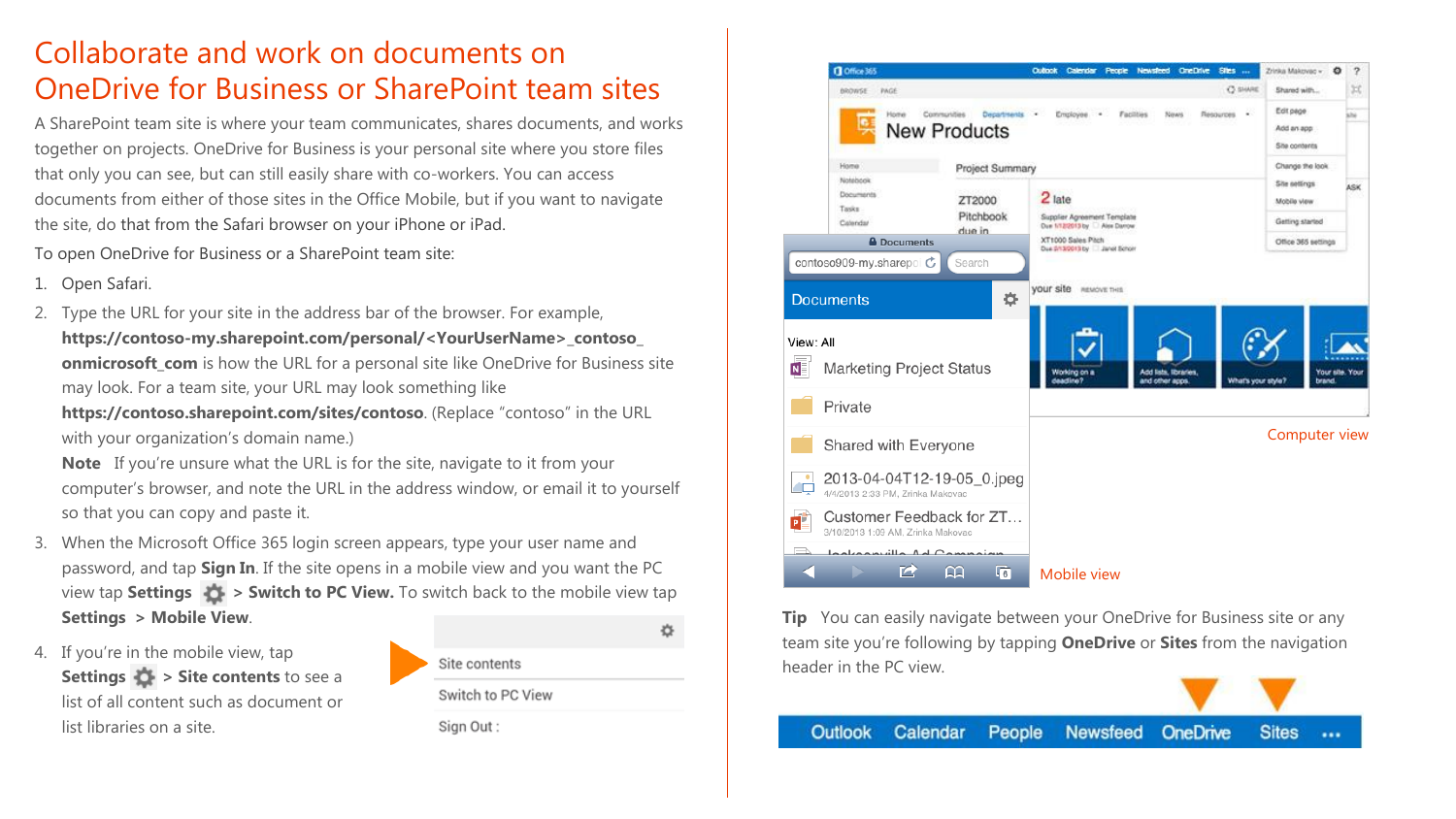### Use iPhone and iPad apps

Install iPhone or iPad apps designed to work with Office 365, so you can continue to collaborate with colleagues and work on the go. For information on how to sign in to these apps for the first time see the Quick Start Guide – Set up Office 365 on your iPhone or iPad:

- Lync 2013 for iPhone or Lync 2013 for iPad
- OneDrive for Business for Office 365 subscribers
- OneNote for iPhone or OneNote for iPad
- Office Mobile for Office 365 subscribers (for iPhone users)

### Use Lync 2013 app

If your organization uses Lync, you can use the Microsoft Lync 2013 app for your iPhone or iPad to stay connected on the go.

### Set your status or sign out

To change your status, from the **My Info** screen, tap your status, and then select your status or tap **Sign out**.

### Search for a contact

From the **Contacts** screen, tap **Search**. Start typing a person's name in the search box. The results appear below the box.



#### Send an instant message

When you find the person you're looking for, tap their name, and tap the **IM** icon. Type your message, and tap the **Send** icon.

**Note** To send an IM while you're in a video call, tap the **IM** icon, type your message, and tap the **Send** icon.

### Add audio to an IM

When you're in a IM and you want to call the contact, tap the **Phone** icon, and select the number you'd like to call.

#### Join a Lync Meeting

To join a Lync Meeting, from the **Meetings** tab, select the meeting you want to join, and tap **Join Meeting**.





| <b>Event</b><br>≡¤<br><b>Team Meeting</b><br>Wednesday, Jan 16, 2013<br>from 12:30 PM to 1:30 PM<br>Online Meeting |                     |  |  |  |
|--------------------------------------------------------------------------------------------------------------------|---------------------|--|--|--|
|                                                                                                                    | <b>Join Meeting</b> |  |  |  |
| Organizer                                                                                                          | Manjinder Kaur      |  |  |  |
| Invitees<br>Manjinder Kaur, Alexandra Lise                                                                         |                     |  |  |  |
|                                                                                                                    |                     |  |  |  |

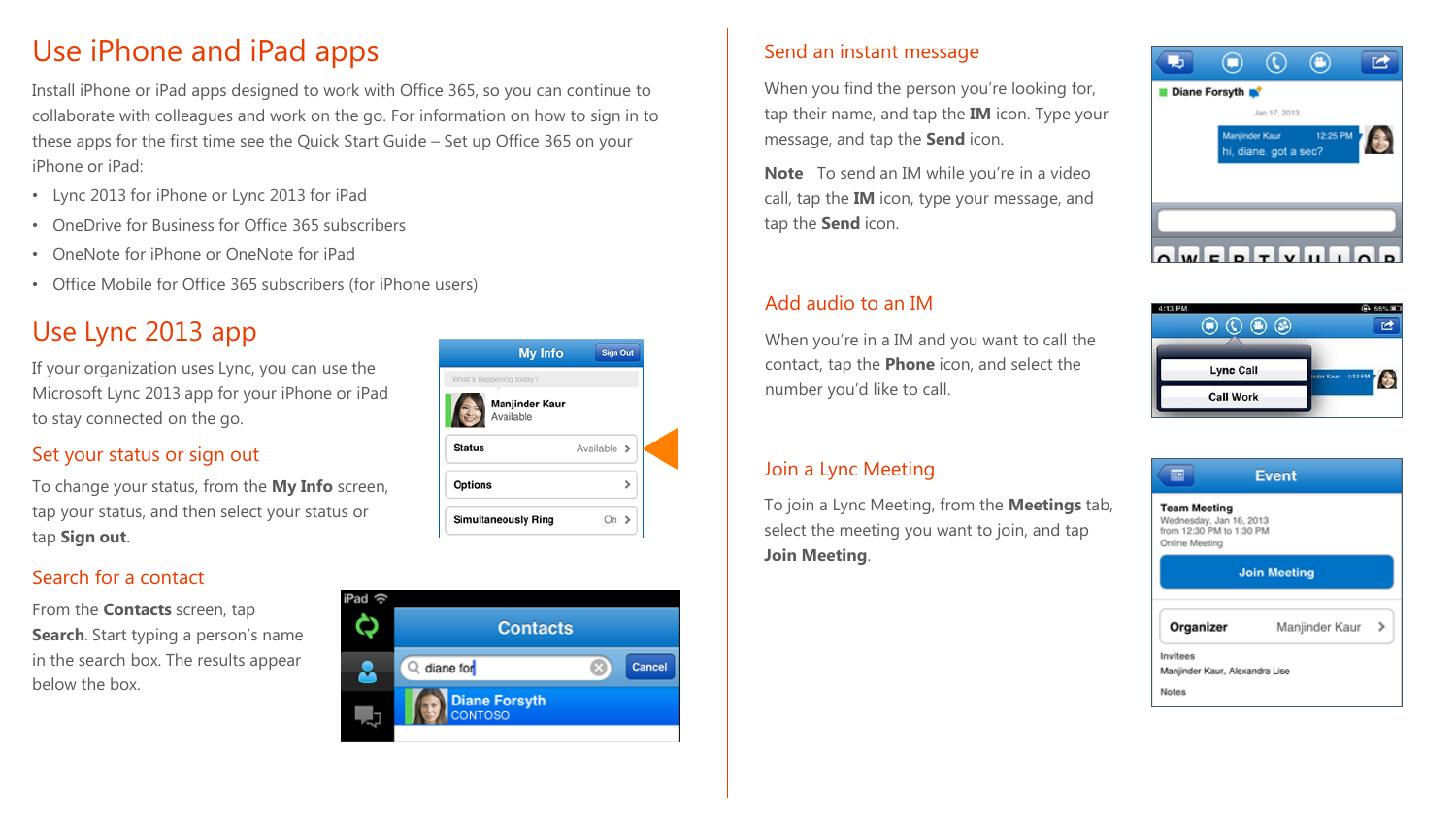### Use OneDrive for Business for Office 365 subscribers app

Once you're signed in, the OneDrive for Business app takes you directly to your files and folders, so you can start viewing and working in your files immediately.

### View your OneDrive for Business files

Tap any item to open it. A download button **4** appears if a file is available for viewing offline.

There are three options for viewing your files. At the bottom of the **OneDrive for Business**  screen, do any of the following:

- Tap **Files** to show all OneDrive for Business files.
- Tap **Recent** to show OneDrive for Business files you've opened most recently.
- Tap **Offline** to show files you've made available for viewing when you're not connected.

### View files when you're offline

Download OneDrive for Business files to your iPhone or iPad to make them available for viewing when you're offline.

- 1. Tap the file you want to download to open it.
- 2. Tap the download button
- 3. The file is now listed when you tap **Offline**. Note, the offline version of the file is simply a downloaded copy. If you edit this file, updates don't synchronize with the version that's stored on OneDrive for Business.



Jacksonville Ad Campaign (d... Thursday 39 KB Shared

 $\mathbf{r}$ 

| ≙  |               |  | Key Marketing Topics Asia.d |
|----|---------------|--|-----------------------------|
| Ξ. | 3/28/13 32 KB |  |                             |
|    |               |  |                             |

**Moving Documents.docx** 4/4/13 20 KB



### Share a file

- 1. Tap the file you want to share.
- 2. Once the file opens, tap the OneDrive for Business Share button If you're already sharing the file, you see a list of the people sharing the file. Otherwise, you see a note saying "This item isn't shared."
- 3. Tap **Add** at the top of the **Share**  screen.
- 4. On the **Add People** screen, tap the **Share with** box, and enter the email address of the person you want to share the file with. Alternatively, tap **Add ,** and select a name from your contact list. Repeat this procedure for each person you want to share the file with.
- 5. Set the sharing permission for the person you're inviting to share the file. The default setting is **Let recipient edit**. You can change sharing permissions later, if you want.
- 6. Tap **Add**.

### Change sharing permissions



- 1. Tap the file for which you want to change sharing permissions.
- 2. Once the file opens, tap the OneDrive for Business Share button
- 3. Tap the name of the person whose permissions you want to change.
- 4. Tap the permission setting you want.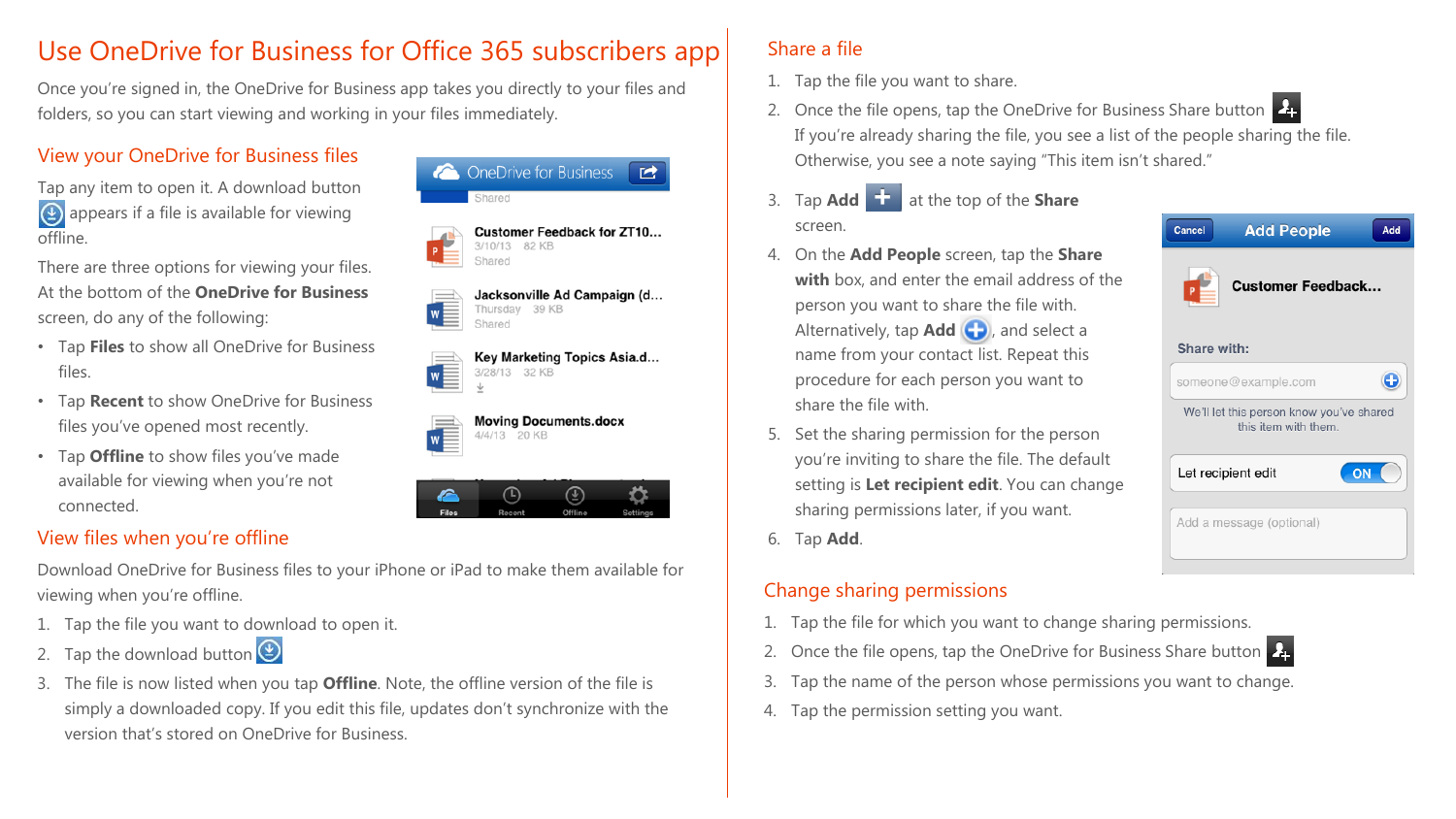### Use the OneNote app

### Sync Office 365 notebooks

If you have notebooks that you use regularly on Office 365 SharePoint sites, you can sync them with your iPhone or iPad by adding the Office 365 account after you've signed in with a Microsoft account. Make sure the notebooks you want to open are ones you've viewed recently from your computer or another device. Notebooks that you haven't accessed for a long time will not sync when you sign in.

- 1. If you have a notebook open, tap **Notebooks**.
- 2. Tap **Settings**
- 3. Tap **Accounts > Add a Service > Office 365 SharePoint**.
- 4. Type your email address and password, and tap **Sign In** to add your Office 365 account.
- 5. Close **OneNote Settings**.
- 6. On the **Notebooks** screen, tap **More Notebooks**. Your notebooks now appear under **Recent**.



### Work offline

Sync your notebook with OneDrive for Business first and after that, OneNote automatically syncs your changes as you work. If at any time you lose your Internet connection or turn it off, any pending changes will sync as soon as you're back online.

#### Share Notes

You can email individual pages or share a notebook.

#### **To email a page**

- 1. Open the page that you want to send and tap the arrow in the top right corner  $\mathbb{Z}$
- 2. Tap **Email Page**.

#### **To send a link to a notebook**

- 1. Tap **Notebooks**.
- 2. Tap the arrow on the top  $\mathbf{Z}$
- 3. On the notebook you want to share, tap the right arrow  $\left( \bullet \right)$
- 4. Choose whether the recipient can view or edit. An email message opens with a link to the notebook.
- 5. Enter the email address and send the message.

| <b>Notebooks</b>      | <b>Marketing Campaig</b> |  |
|-----------------------|--------------------------|--|
|                       | Last Sync: 1:59 PM       |  |
| <b>Share Notebook</b> |                          |  |
| <b>Sync Now</b>       |                          |  |
| <b>Close Notebook</b> |                          |  |
|                       |                          |  |
|                       |                          |  |
|                       |                          |  |
|                       |                          |  |

Notebooks Quick Notes